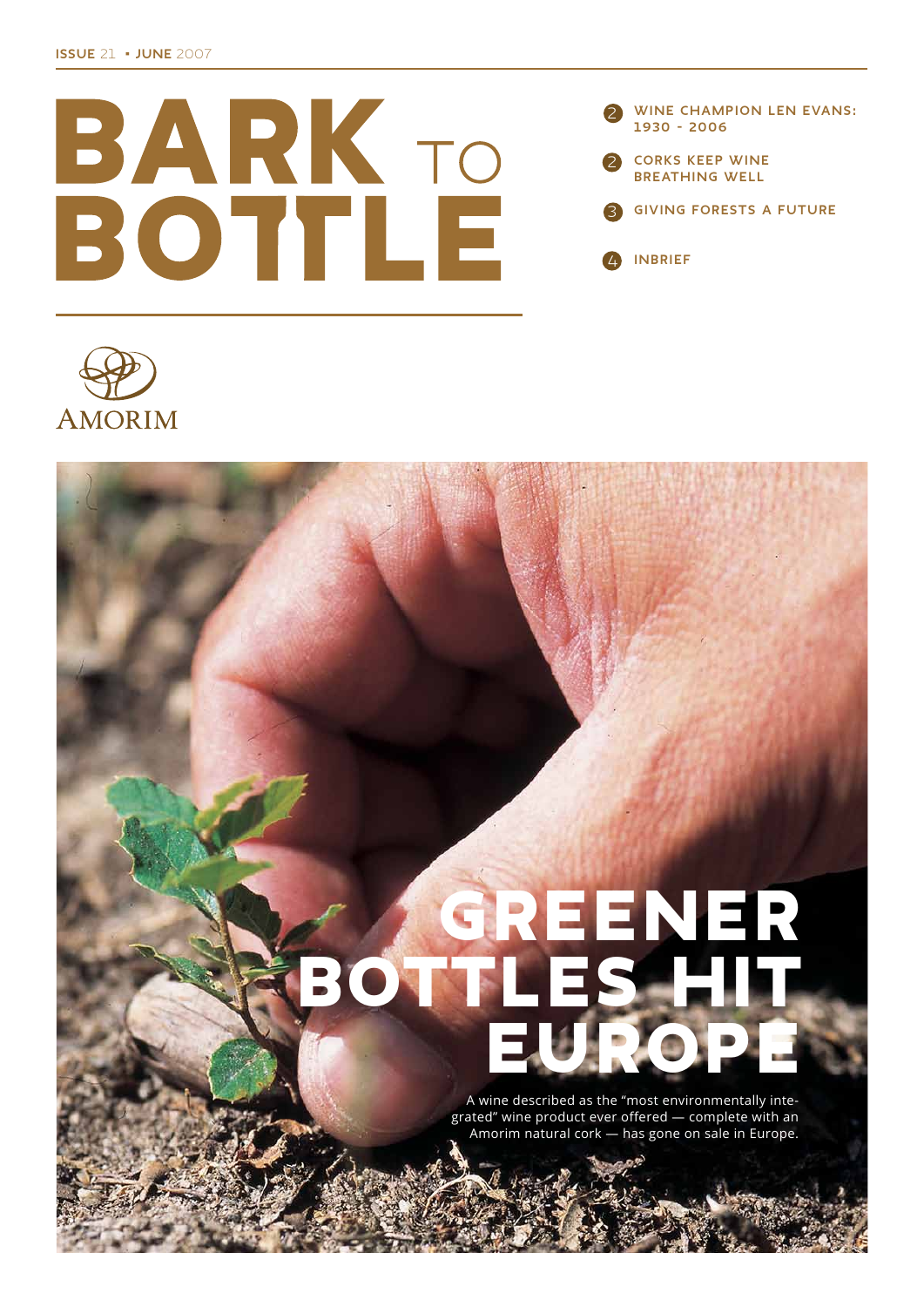

# **GREENER BOTTLES HIT EUROPE**

A wine described as the "most environmentally integrated" wine product ever offered — complete with an Amorim natural cork — has gone on sale in Europe.

African Dawn is a range of wines produced by the Rooiberg Winery in South Africa. Rooiberg was the first cooperative winery to achieve membership of the Biodiversity and Wine Initiative, set up in 2004 by the South African wine industry and conservation groups.

Apart from embracing the principles of sustainable production, what sets African Dawn Wines apart is a decree that all product packaging — bottles, closures, labels and boxes — must meet its strict environmental policy.

The wine is already available in Holland, Germany, Belgium and South Africa and was recently launched in the world's biggest wine market, the UK and Ireland, marking another milestone in green consumerism.

In a move that has won the endorsement of the World Wide Fund for Nature (WWF), one of the world's most trusted green organisations, African Dawn bottles are sealed with an Amorim cork approved by the Forest Stewardship Council (FSC).

Amorim is the first company in the world to achieve full 'chain of custody' certification from the FSC for a natural packaging product. The FSC certification covers both forest management and the processing of cork from certified forests and ensures that the cork production pathway from bark to bottle meets stringent environmental guidelines.

Amorim's marketing and communications director, Carlos de Jesus, says FSC certified corks are currently available from Amorim alone, as no other cork company has yet developed chain of custody.

"We believe that demand for packaging materials that are responsibly produced, and verifiably so, will only increase in the future," Mr de Jesus said.

African Dawn Wines managing director Rob van Prooijen said FSC certified cork was the perfect seal for a wine where the



emphasis is on sustainability from production right through every aspect of packaging.

Securing FSC certified cork to seal this wine was extremely important to us because the closure is a product of nature," he said.

WWF's logo appears on the bottle label, printed on paper that has also won FSC approval. A percentage of all African Dawn wine purchases goes towards saving endangered species and wildlife habitats worldwide.

The wine's UK importer, Bottle Green, described African Dawn as "the most environmentally integrated product initiative the wine industry has seen".

"African Dawn wines will appeal to the growing group of ethically aware consumers who want to feel that their purchase can make a difference," said Bottle Green's operations and marketing director, Richard Hitchcock.

With the increasing awareness of environmental issues amongst consumers there is growing demand from retailers for packaging suppliers to meet sustainable guidelines.

FSC certification is seen as the most effective way of balancing the environmental, cultural and economic values of forests and it gives cork producers an avenue for demonstrating their<br>commitment to sustainable forest commitment to sustainable management and production.

"By sourcing raw material from FSC certified forests and through our chain of custody, Amorim meets the demand for sustainable natural packaging products," said Mr de Jesus.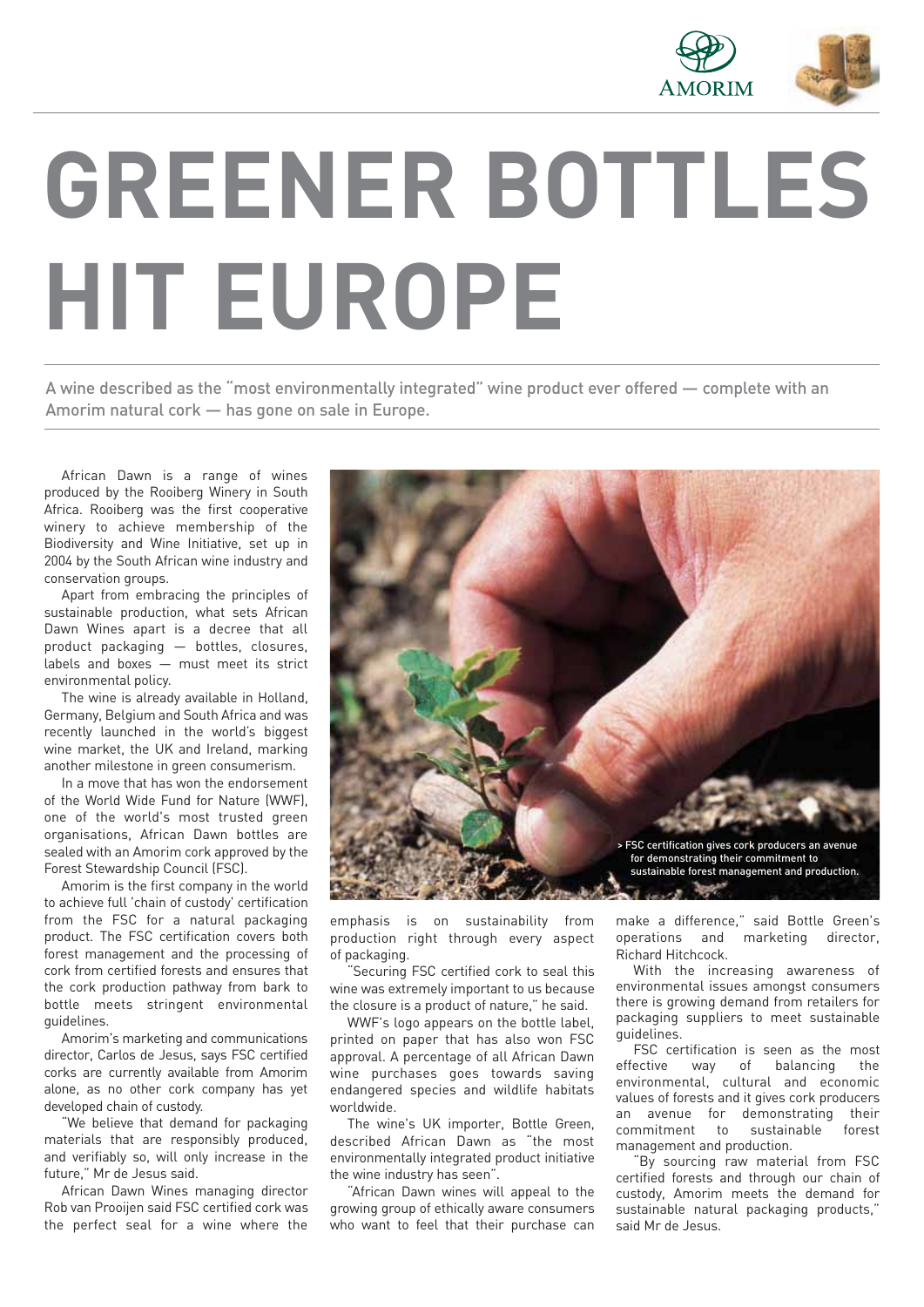

## **WINE CHAMPION LEN EVANS: 1930 - 2006**

Last year the Australian wine industry mourned the passing of its greatest champion, Len Evans.

A passionate advocate for Australian wines, Evans made an outstanding contribution to the industry over four decades and in numerous roles winemaker, restauranter, show judge, writer, educator and consultant.

Named 'International Man of the Year' by British wine magazine Decanter in 1997 Evans was awarded the OBE (Order of the British Empire) for services to the community and wine industry in 1982 and an AO (Officer in the Order of Australia) in 1999. He was also acknowledged in France with an Ordre du Merite Agricole.

An advisor to Amorim for several years, Evans was a strong supporter of natural cork stoppers and firmly believed that quality cork was the best closure for wine.

Corticeira Amorim chairman António Amorim said the company's executives, many of whom had established a close friendship with Evans, had felt a sense of great loss with his death.

"Amorim benefited greatly from its association with Len Evans," said Mr Amorim.

"We were most grateful for his willingness to help us address the issues we had to face in terms of cork quality. His advice and guidance were invaluable over many years.

"It was a great pleasure to know a man of such capacity and intelligence. All of the Amorim personnel who met Len quickly came to respect his wide range of skills and profound commitment to quality in wine and all aspects of wine production."

Evans was 75. The world of wine is much poorer for his passing.





## **CORKS KEEP WINE BREATHING WELL**

Natural corks appear to mimic aspects of the winemaking practice of microoxygenation, according to new research.

Micro-oxygenation (MO) is a technique used by winemakers to soften tannins, improve mouthfeel and colour and remove undesirable reductive characters.

Because a cork will slowly allow very small amounts of oxygen into the wine after bottling, it has long been held that this property helps the wine to develop and age gracefully, apparently for the same reasons as those put forward in favour of MO. However, until now, researchers have not had a reliable method for measuring the amount of oxygen that enters the wine after bottling and for comparing different types of closures.

With support from Amorim, researchers at the University of Bordeaux have developed a non-destructive method for measuring oxygen ingress into bottled wine. The method depends on the colorimetric measurement of a dye that becomes colourless as it oxidises.

The Bordeaux team recently published the results of three years of their measurements, comparing the oxygen transmission rates (OTRs) of cork stoppers with both synthetic stoppers and screwcaps.

The picture that has emerged puts natural cork into an intermediate position in terms of oxygen transmission rates. The natural corks allowed between 0.1 and 2.7 microlitres a day during the period from 12 months to 36 months. In comparison, over the same period, the synthetic stoppers let in much more oxygen while screwcaps let in noticeably less.

Research by the Australian Wine Research Institute has suggested that reduced or 'rubbery' aromas can develop in wine sealed under screwcap as a result of the closure's low OTR. The same

researchers found that wines under synthetic stoppers tend to lose fruit attributes and develop oxidised or 'wet wool' aromas.

Cork, it seems, appears to allow some, but not too much, oxygen into the wine, preserving fruit intensity and minimising the tendency for reduced characters.

Wine experts and consumers already have a layman's appreciation of how a wine develops under cork over a period of years. But the scientific basis for this process is not well described. For example, it is not clear how oxygen actually enters a corksealed bottle.

Amorim is funding research to gain a better understanding of oxygen entry — for example, to determine whether oxygen diffuses through the cork from the atmosphere or comes from within the cork itself.

As with micro-oxygenation in the winery, researchers have only just begun to explore these and other issues. Amorim's research and development director, Dr Miguel Cabral, says it is imperative the cork industry supports such research.

"Amorim believes further research on oxygen permeability will lead to the development of improved cork closures that will give the winemaker more precise control over post-bottling wine development," he said.

"Cork is a complex material and it would be erroneous to suggest that we understand all of its unique properties as well as we should. We have learned from its long history that cork is wonderfully suited as a wine seal but we do not know all the reasons why."

For more information: P Lopes, C Saucier, P-L Teissedre and Y Glories. 'Impact of storage position on oxygen ingress through different closures into wine bottles,' Journal of Agricultural and Food Chemistry, 54(18), 6741-6746, 2006.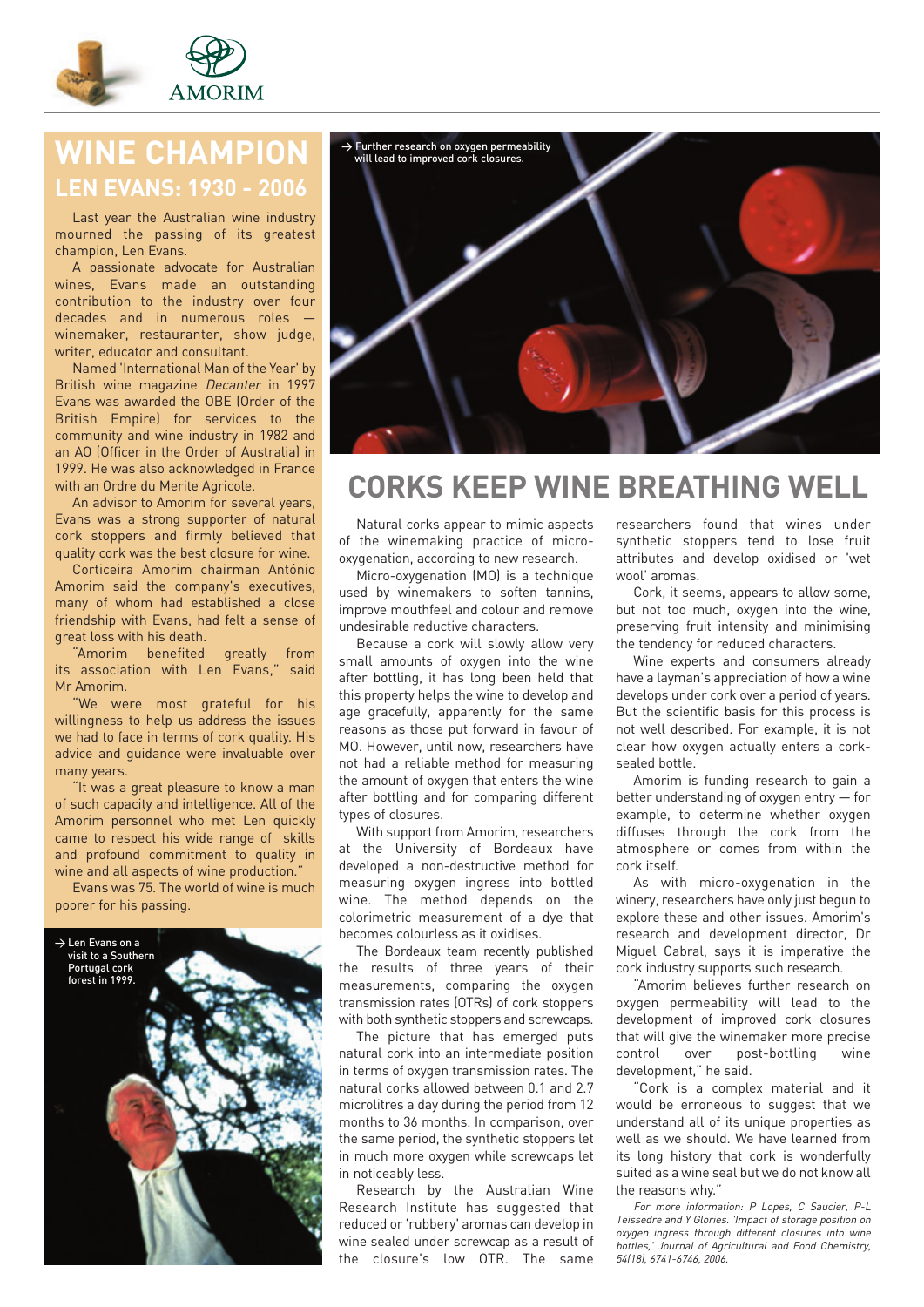

# **GIVING FORESTS A FUTURE**

The environmental advantages of natural cork stoppers have long been known by cork producers. Now those advantages are being increasingly recognised by environmental organisations and the global wine industry.

A truly sustainable natural resource, cork is one of the few forms of product packaging that is completely environmentally friendly — it is renewable, fully recyclable and biodegradable.

Cork is the bark of Quercus suber, an oak that has flourished in the Western Mediterranean basin for millions of years. In Portugal alone, there are more than 725,000 hectares of cork forest, representing 30 per cent of the global total.

Cork forests help maintain the delicate ecosystems of the Mediterranean and prevent soil degradation across large areas of Portugal and Spain.

The forests provide vital habitat for a range of flora and fauna, ensuring a rich biodiversity. They are home to some of Europe's most endangered species including the Iberian lynx, Barbary deer and Imperial Iberian eagle.

### **Amorim is first to obtain FSC certification for cork stoppers.**

Without wine cork production, farmers would be forced to replace cork trees with other crops, a move that would unsettle a unique balance between social, environmental and economic needs that has existed for hundreds of years.

Cork forest management is a powerful example of positive interaction between humans and nature as the harvesting process is based on sustainability. By law, trees may not be cut down and bark can only be stripped once every nine years.

According to Amorim's marketing and communications director Carlos de Jesus, the recent Forest Stewardship Council (FSC) accreditation of cork forests validates the unique ability of cork to contribute to the advancement of environmental, economic and cultural aspects of the Mediterranean.

Amorim, the world's leading wine cork producer supplying 25 per cent of the global market, is the first company to obtain certification of cork stoppers from the Forest Stewardship Council.

The certification of Amorim corks follows the FSC accreditation in 2005 of a portion of cork forest in Portugal's Alentejo region and several of Amorim's cork processing units.

Mr de Jesus says the FSC certification of a batch of Amorim stoppers completes a 'chain of custody' that extends from forest

management through to the final product.

"In part, FSC certification is recognition of something that has been there for centuries — and because it asks more of growers and producers it will have a positive impact on cork quality," he said.

Apart from achieving chain of custody certification for three of its production facilities, Amorim has also achieved ISO14001 accreditation — an internationally recognised standard of excellence relating to environmental practices.

"For Amorim, FSC certification of our production processes is an endorsement of our environmental practices and further testimony to the value of cork as the only truly environmentally friendly wine closure," said Mr de Jesus.

The use of cork as a wine closure has the backing of the global conservation organisation, World Wide Fund for Nature (WWF).

The WWF has called on the wine industry to make cork the preferred closure for wine. The organisation says synthetic and screwcap closures are more harmful to the environment and it argues that the future survival of the cork forests depends upon the market for cork closures.

Around the globe, 'green consumerism' has become a major focus for business and this is no more evident than in the UK supermarket chains, which sell almost threequarters of the 80 million cases of wine purchased by British consumers each year.

Tesco, Britain's biggest retailer, has announced plans to introduce green labelling to show its customers how much carbon dioxide has been generated as a result of a product's manufacture, packaging and transport.

The initiative follows a decision by rival retailer Marks & Spencer to become 'carbon neutral' within five years. The fiveyear plan includes a commitment to using sustainably-sourced packaging materials.

Energy consumption in production is another area where cork has a distinct advantage over alternatives. Both screwcaps and synthetic closures require enormous amounts of energy in production, adding to carbon dioxide emissions and global warming.

Cork closures, on the other hand, have a very small carbon footprint. And in the forest, the cork oak not only has the capacity to produce oxygen, but its unique cell structure captures greenhouse gases from the atmosphere.

Additionally, unlike synthetic stoppers, used wine corks are biodegradable and highly recyclable. Although recycled wine corks are never again used as stoppers, the product has many other uses in industrial applications, building, domestic products, sport and leisure.